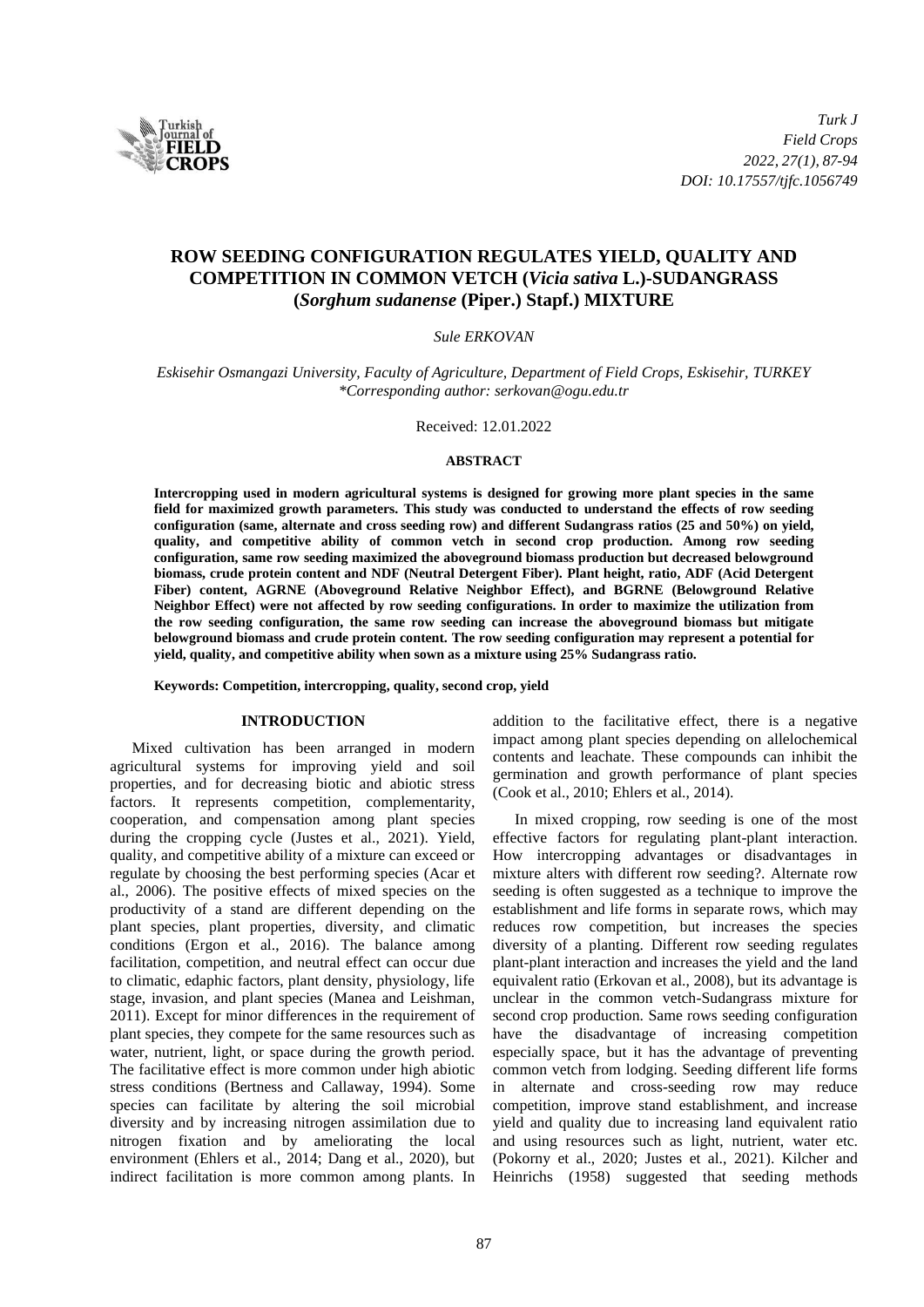performed better or less than mixed cropping of alfalfa in terms of yield and competition. But Yolcu (2005) reported that same, alternate, and cross-seeding rows of alfalfa and smooth bromegrass mixture did not affect dry matter yield. However, there are no detailed studies on row seeding of Sudangrass-common vetch intercropping, especially on the second forage cropping.

In Turkey, especially Mediterranean Climate Zone, second crop production has an important role in improving forage production. Common vetch is the second most grown crop after alfalfa in Turkey, and has been successfully used in this zone. There is a disadvantage of common vetch cultivation as a cool season forage crop in the second crop growing period because of high temperature. This disadvantage of common vetch can be tolerated by growing in a mixture with warm-season plant species. Forage yield increases by choosing the best performing and sowing ratio of plant species (Ergon et al., 2016). The positive or negative effect of the sowing ratio on yield and yield components depends on the mutualistic interaction of species and environmental properties. For example, rapidly growing Sudangrass under high temperature and drought conditions creates a microclimate environment for other plant species due to temporal niche differentiation and increases their yield (Poorter and Navas, 2003; Justes et al., 2021), but may inhibit plant growth as it has allelopathic compounds (Cook et al., 2010). The positive effect of the sowing ratio on yield and yield components of mixtures occurs under various climatic conditions depending on plant species functional characteristics (Kavut and Geren, 2017; Ergon et al., 2016). Sudangrass is generally more competitive in mixtures with short plant species because of temporal niche differentiation, light conservation, water use efficiency, nutrient acquisition, etc. Hence, Sudangrass is sown later than other plants or using decreased seed rate for less competition. Decreased

ratio in mixed cropping systems is known as an important strategy for plant-plant interactions (Koc et al., 2013).

Common vetch and oat, barley, wheat mixed cropping has been widely studied at different seeding ratios, harvest and sowing time to assess the performance yield, quality, and fertilizer use efficiency in the region (Dereli, 2015; Kavut et al., 2016; Ileri et al., 2020; Ileri et al., 2021). There are some problems, especially short growing season and wide temperature range conditions (Mazzafera et al., 2021). However, less attention has been given to sowing methods, row seeding, life form, plant height, canopy structure, and at the second crop production. The objectives of this study are to determine the effects of row seeding configurations in the common vetch-Sudangrass mixture for better yield, quality, and the less competitive effect between common vetch and Sudangrass, when the ratio of Sudangrass was reduced by 50 and 75% in the mixture.

## **MATERIALS AND METHODS**

The field experiment was conducted during 2019 and 2020 after harvesting wheat in the second crop growing season at the experimental station of Eskisehir Osmangazi University, Faculty of Agriculture. The long-term average annual air temperature of experimental area was  $12.8 \text{ °C}$ , and nearly 180 days that were frost-free in a year. The monthly temperature of the experimental years in 2019 and 2020 were 12.3 and 13.0  $^0$ C, respectively (Table 1). The mean annual precipitation for the long term, 2019 and 2020 were 352.4 mm, 405.5 mm, and 299.2 mm, respectively (Table 1). The experimental soil characteristics were determined as described by Soil Survey Laboratory Staff (1992), and clay-loam in texture, slightly alkaline, lime, and organic matter contents were 14.6% and 1.62% (poor) respectively. Soil salinity level was quite low  $(0.07 \%)$  and  $P_2O_5$  and  $K_2O$  contents were 61.6 and  $1688.0$  kg ha<sup>-1</sup> respectively.

**Table 1.** Climatic data for the study site, temperature (°C), monthly precipitation (mm) and humidity (%) during 2019 and 2020 and the long-term average (LTA; 1929–2020).

| <b>Months</b>    | Temperature $(^0C)$ |      | Precipitation (mm) |       |       | Humidity $(\% )$ |      |      |            |
|------------------|---------------------|------|--------------------|-------|-------|------------------|------|------|------------|
|                  | 2019                | 2020 | <b>LTA</b>         | 2019  | 2020  | <b>LTA</b>       | 2019 | 2020 | <b>LTA</b> |
| January          | 4.3                 | 0.3  | 0.3                | 60.2  | 52.7  | 38.7             | 91.0 | 78.7 | 98.2       |
| February         | 3.4                 | 4.1  | 4.7                | 50.1  | 43.3  | 32.5             | 79.6 | 70.8 | 92.6       |
| March            | 6.3                 | 8.2  | 9.3                | 13.4  | 20.0  | 33.4             | 64.5 | 63.5 | 81.6       |
| April            | 9.5                 | 10.9 | 13.1               | 26.7  | 13.0  | 35.0             | 69.3 | 57.2 | 67.8       |
| May              | 16.5                | 16.3 | 16.5               | 42.2  | 38.9  | 44.8             | 65.1 | 58.0 | 86.1       |
| June             | 20.9                | 19.5 | 20.4               | 45.7  | 74.3  | 30.6             | 67.9 | 63.5 | 83.3       |
| July             | 21.3                | 23.2 | 23.3               | 33.5  | 1.2   | 14.0             | 62.3 | 58.0 | 75.8       |
| <b>August</b>    | 22.3                | 23.4 | 22.9               | 2.4   | 1.0   | 7.8              | 61.0 | 52.1 | 74.1       |
| <b>September</b> | 18.1                | 21.5 | 20.0               | 5.0   | 6.0   | 14.4             | 62.1 | 59.9 | 68.1       |
| <b>October</b>   | 14.2                | 16.1 | 12.9               | 18.3  | 37.6  | 27.0             | 70.1 | 73.8 | 79.6       |
| November         | 7.9                 | 6.3  | 7.5                | 33.9  | 1.4   | 29.2             | 76.2 | 72.7 | 80.3       |
| December         | 2.9                 | 5.7  | 3.6                | 74.1  | 9.8   | 45.1             | 89.9 | 77.2 | 93.6       |
| Tot./Ave.        | 12.3                | 13.0 | 12.8               | 405.5 | 299.2 | 352.4            | 71.6 | 65.5 | 81.8       |

Bold lines: Growing season for the experiment

Common vetch (cv. Orakefe) and Sudangrass (cv. Gozde-80) were used as plant materials. The field trial

was arranged in the Randomized Complete Block Design (RCBD) with 3 replications. Common vetch was sown at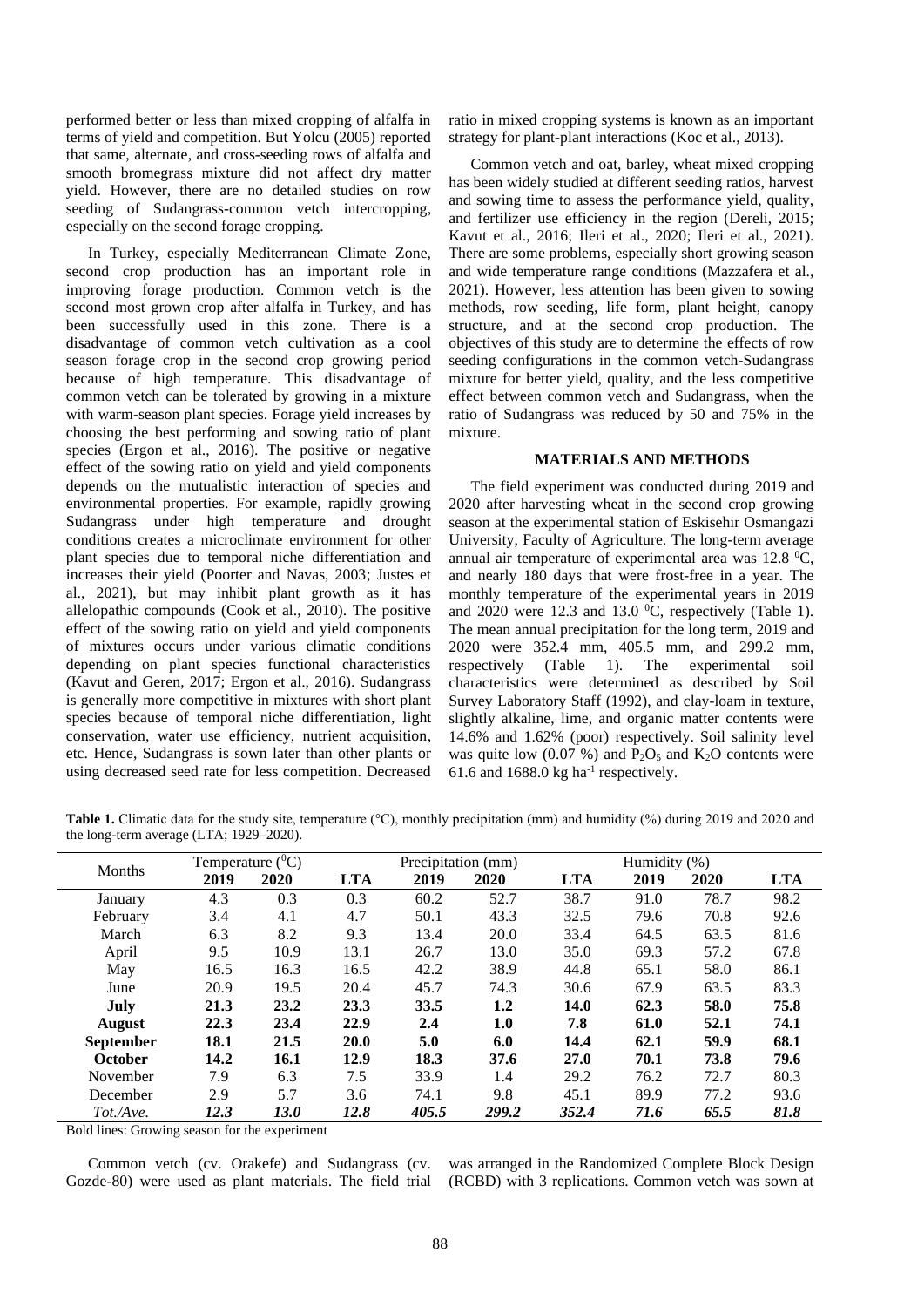the 120 kg ha<sup>-1</sup> (Acikgoz, 2001) and was mixed with Sudangrass by reducing the seeding rates as 50% (5 kg ha-<sup>1</sup>) and 75% (2.5 kg ha<sup>-1</sup>) considering the suggestions as 10 kg ha<sup>-1</sup> for Sudangrass.

Plants were sown on 04 and 21 June in 2019 and 2020 years respectively depending on the wheat harvest in the region. All plots were 5 m of 1.5 m at different row seeding and Sudangrass sowing ratios. Common vetch was seeded as sole crop or as a mixture with Sudangrass. While common vetch and Sudangrass were seeded in 5 same rows 0.3 m spaced rows, they were separately seeded in alternate 0.15 m spaced rows between common vetch and Sudangrass, and in cross-seeding row 0.3 m spaced. Nitrogen (30 kg ha<sup>-1</sup>) and phosphorus (70 kg ha<sup>-1</sup>) P2O5) were applied as Di-ammonium phosphate (DAP) and irrigation was applied every week using sprinkler and considering the requirement of the plants. Weed control was done by hand hoeing within the plots.

The harvest stage was determined considering in the lowest pods full set stage of common vetch as suggested by Kusvuran et al. (2014) and all plants were harvested together with the common vetch. The harvest date was 23 September and 14 October in 2019 and 2020 respectively. All plants were harvested in plots by cutting after taking out the 0.5 m from beginning and end of each row. Samples dried at 70 ºC until reached to constant weight at the oven to determine the aboveground biomass production. Root biomass was sampled in the same area of the plots after harvest. Excavated roots were firstly washed to separate from soil and dried at 70°C until reached to constant weight to determine the belowground biomass. Aboveground biomass samples were grounded to pass through a 2 mm sieve to determine crude protein (CP) content using the Kjeldahl method. Neutral detergent fiber (NDF) and acid detergent fiber (ADF) contents were determined due to the detergent method suggested by Van Soest et al. (1991). Relative neighbor effects of above-and belowground (ARNE and BRNE) among the mixedspecies were determined using above-and belowground biomass production as in the formula that given by Oksanen et al. (2006).

$$
RNE = (X_m - X_c) / Max (X_m or X_c)
$$

## RNE; Relative neighbor effect,  $X_m$ ; production in mixed sowing,  $X_c$ ; production in sole

The analysis of variance was performed considering the General Linear Model (GLM). All data were tested for homogeneity and the variances were analyzed in terms of the completely randomized block design using SAS statistical software (SAS Institute, 2011). The means of treatments were compared by using the Bonferroni/Dunnett test.

## **RESULTS AND DISCUSSION**

There was a significant difference in plant height among main factors and Sudangrass density x row seeding configuration interaction (Table 2). Common vetch sole

sown height was higher at 2019 than in 2020 year (Table 2). Increasing the Sudangrass ratio from 25% to 50% in the mixture raised the plant height of common vetch from 48.38 cm to 52.38 cm (p<0.0001) (Table 2) (Figure 1). The plant height of sole growing common vetch was significantly higher than different row seeding configuration mixtures with Sudangrass ( $p<0.001$ ), but there were no significant differences among the row seeding configurations (Table 2).



**Figure 1.** Plant height  $(\pm \text{ SE})$  in Sudangrass density and row seeding configuration during 2019 and 2020 sampling periods.

Overall common vetch ratio was 87.28% and it did not significantly vary between the years and among the Sudangrass densities ( $p\leq ns$ ). The first and second-order interactions were not significant (Table 2). Common vetch ratio was higher in sole sowing than in other row seeding configurations mixture with different Sudangrass ratio (p<0.0001) (Table 2).

Aboveground biomass of common vetch and Sudangrass mixture was significantly affected by main factor year (p<0.0001), row seeding configuration (p<0.0001), and first and second-order interactions (p<0.049) except for main factor Sudangrass ratios (Table 2). Aboveground biomass was higher in the second year of the study  $(3956.4 \text{ kg} \text{ ha}^{-1})$  and the highest value was determined in the same row seeding configuration (3902.8 kg ha -1 ) while it was the lowest in the sole sowing of common vetch  $(2860.4 \text{ kg} \text{ ha}^{-1})$  (Table 2) (Figure 2).

Except for the main factor Sudangrass ratio and second-order interaction ( $p\leq ns$ ), years ( $p<0.0001$ ), row seeding configuration (p<0.0001) and first order interaction (p<0.049) led to significant changes in belowground biomass production (Table 2) (Figure 3). Belowground biomass was found to be significantly higher in the second year  $(799.4 \text{ kg} \text{ ha}^{-1})$  compared to the in the first year  $(658.3 \text{ kg ha}^{-1})$ . On the other hand, crossseeding and alternate row seeding configuration led to significantly higher belowground biomass than the other row seeding configurations (Table 2).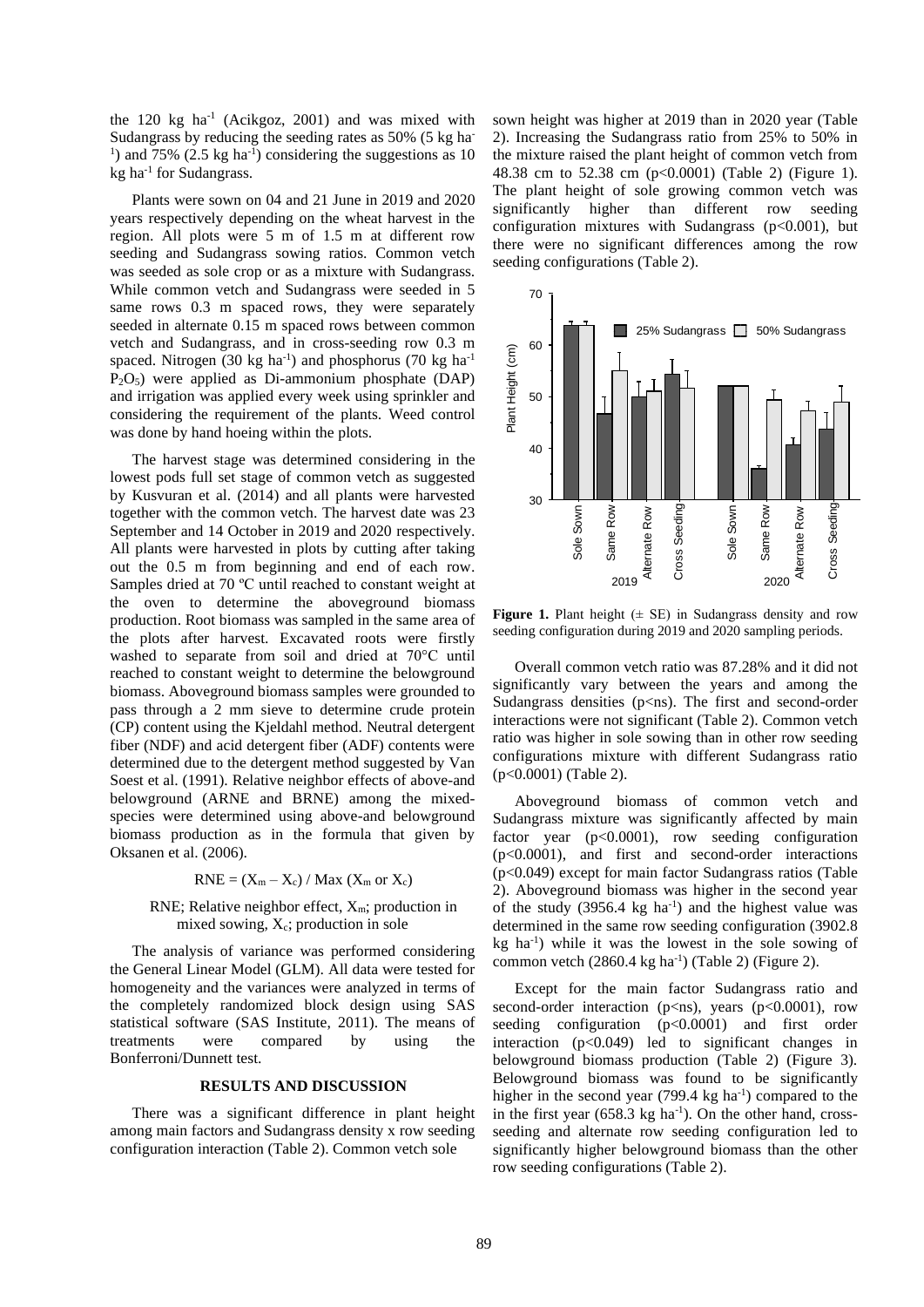



**Figure 2.** Aboveground biomass  $(\pm \text{ SE})$  in Sudangrass density and row seeding configuration during 2019 and 2020 sampling periods.

**Figure 3.** Belowground biomass  $(\pm \text{ SE})$  in Sudangrass density and row seeding configuration during 2019 and 2020 sampling periods.

| <b>Table 2.</b> The results of analysis of variance (ANOVA) with main effects, first and second order interactions of Sudangrass ratio and |
|--------------------------------------------------------------------------------------------------------------------------------------------|
| row seeding configuration on plant height, common vetch ratio, above and belowground biomass, crude protein content, neutral               |
| detergent fibre (NDF), acid detergent fibre (ADF), above (AGRNE) and belowground (BGRNE) relative neighbour effect.                        |

|                      | Plant<br>Height | Ratio    | Aboveground<br><b>Biomass</b><br>$(kg ha^{-1})$ | Belowground<br><b>Biomass</b><br>$(kg ha^{-1})$ | Crude<br>Protein<br>(%) | <b>NDF</b> | ADF   | <b>AGRNE</b> | <b>BGRNE</b> |
|----------------------|-----------------|----------|-------------------------------------------------|-------------------------------------------------|-------------------------|------------|-------|--------------|--------------|
| Year $(Y)$           |                 |          |                                                 |                                                 |                         |            |       |              |              |
| 2019                 | 54.50 A         | 89.16    | 2781.0 B                                        | 658.3 B                                         | 14.04 B                 | 41.89 A    | 33.18 | $-0.006A$    | $-0.185A$    |
| 2020                 | 46.25 B         | 85.40    | 3956.4 A                                        | 799.4 A                                         | 16.93 A                 | 34.97 B    | 32.91 | $-0.716 B$   | $-0.876 B$   |
| Sudangrass           |                 |          |                                                 |                                                 |                         |            |       |              |              |
| Ratio (SR)           |                 |          |                                                 |                                                 |                         |            |       |              |              |
| 25% Sudangrass       | 48.38 B         | 86.35    | 3353.3                                          | 691.2                                           | 15.47                   | 38.94 a    | 33.25 | $-0.349$     | $-0.537$     |
| 50% Sudangrass       | 52.38 A         | 88.21    | 3384.1                                          | 766.6                                           | 15.49                   | 37.92 b    | 32.83 | $-0.373$     | $-0.524$     |
| Row                  |                 |          |                                                 |                                                 |                         |            |       |              |              |
| Configuration        |                 |          |                                                 |                                                 |                         |            |       |              |              |
| (R)                  |                 |          |                                                 |                                                 |                         |            |       |              |              |
| Sole                 | 57.83 A         | 100.00 A | 2860.4 C                                        | 434.5 C                                         | 14.66 B                 | 38.63 A    | 33.12 |              |              |
| Same Row             | 46.75 B         | 81.82 B  | 3902.8 A                                        | 549.1 B                                         | 14.45 B                 | 39.06 A    | 33.16 | $-0.399$     | $-0.416$     |
| <b>Alternate Row</b> | 47.25 B         | 83.54 B  | 3478.8 B                                        | 938.3 A                                         | 16.10 A                 | 39.15 A    | 32.98 | $-0.292$     | $-0.582$     |
| Cross-seeding        | 49.67 B         | 83.76 B  | 3232.9 B                                        | 993.6 A                                         | 16.73 A                 | 36.88 B    | 32.91 | $-0.391$     | $-0.594$     |
| Mean                 | 48.40           | 87.28    | 3368.7                                          | 728.9                                           | 15.49                   | 38.43      | 33.04 | $-0.361$     | $-0.531$     |
| Y                    | ***             | ns       | ***                                             | ***                                             | ***                     | ***        | ns    | ***          | ***          |
| <b>SR</b>            | $**$            | ns       | ns                                              | ns                                              | ns                      | $\ast$     | ns    | ns           | ns           |
| R                    | ***             | ***      | ***                                             | ***                                             | ***                     | ***        | ns    | ns           | ns           |
| Y x SR               | ns              | ns       | $***$                                           | ***                                             | ns                      | ns         | ns    | ns           | ns           |
| Y x R                | ns              | ns       | ***                                             | $\ast$                                          | ***                     | $***$      | ns    | ns.          | ns           |
| SR x R               | *               | ns       | $***$                                           | ***                                             | ns                      | $***$      | ns    | ns           | ns           |
| Y x SR x R           | ns              | ns       | $\ast$                                          | ns                                              | $\ast$                  | ***        | ns    | $\ast$       | ns           |

Values followed by small and capital in a column shows significantly differences at P< 0.05 and P< 0.01 levels. ns: No statistical difference at P<0.05 and P<0.01. <sup>\*</sup>Statistical difference at P< 0.05. \*\*Statistical difference at P< 0.01. \*\*\* Statistical difference at P< 0.001.

Crude protein content was significantly affected by year (p<0.0001) and row seeding configuration (p<0.0001) (Table 2). Alternate and cross-seeding row seeding configuration positively affected crude protein content compared to sole and same row seeding

configuration (Table 2). Crude protein content showed a variation depending on the year, Sudangrass ratio, and row seeding configuration. Hence, the second-order interaction was significant in the experiment  $(p<0.049)$ (Figure 4).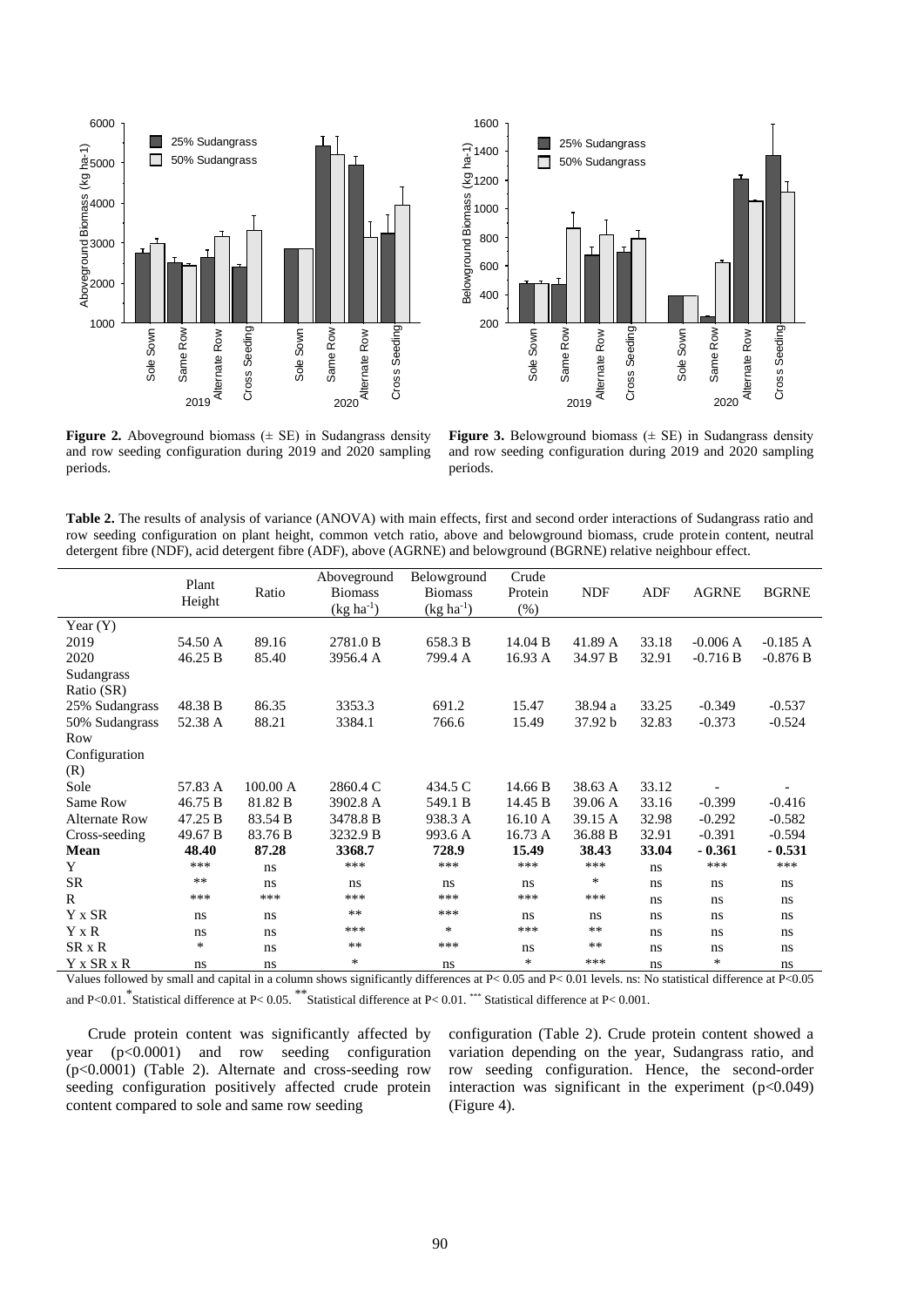

**Figure 4.** Crude protein content  $(\pm \text{ SE})$  in Sudangrass density and row seeding configuration during 2019 and 2020 sampling periods.

NDF content was significantly affected by main factors (p<0.049), first and second-order interactions (p<0.001) except for year x Sudangrass ratio interaction (Table 2). NDF content was higher in the first year (41.89%), and in the mixture with a 25% Sudangrass ratio (38.94%) (Table 2). Cross-seeding exhibited the significantly lowest NDF among row configurations (Table 2). There were significant variations in the NDF content. As a result of this, first and second-order interactions were significantly affected (Figure 5).



**Figure 5.** NDF content  $(\pm \text{ SE})$  in Sudangrass density and row seeding configuration during 2019 and 2020 sampling periods.

Overall ADF content was 33.04% and it did not significantly vary among the main factors, first and second-order interactions (Table 2).

The growth of the common vetch was significantly suppressed more than the second experiment year in competition with the Sudangrass diversity  $(p<0.0001)$ (Figure 6). There were no significant effects on the common vetch AGRNE first-order interactions; in contrast, there was significant effect of second-order interaction (Table 2). This was shown in the AGRNE, where Sudangrass ratio and row seeding configuration had a less positive effect in the first year, but more negative effect on the common vetch in the second year (Figure 6).



**Figure 6.** AGRNE  $(\pm$  SE) in Sudangrass density and row seeding configuration during 2019 and 2020 sampling periods.

Except for the year  $(p<0.0001)$ , the main factors and the first and second-order interactions were not significant on BGRNE (Table 2). We found that common vetch BGRNE significantly suppressed more in 2020 than in 2019 (Table 2).

Crop production may be affected significantly by erratic weather conditions due to biotic and abiotic stress (Justes et al., 2021). The variability in weather conditions in the experiment years, especially temperature, played a deterministic role on plant height. It was higher in 2019 possibly due to cool-season characteristics of common vetch that the responses of climate conditions on growth properties have fully yet to be elucidated because of common phenomena of it (Lithourgidis et al., 2006; Baxevanos et al., 2021; Ileri et al 2021; Li et al., 2021). Intercropping resulted in a lower plant height in common vetch in comparison to the in sole grown, mainly due to the competition with Sudangrass. Similar results have been reported by Lavergne et al. (2021), Li et al. (2021). Common vetch was dominant within all mixtures and row seeding configuration and might have acted as different variations for each mixture.

Used plant species in the experiment have different sensitivities to climatic conditions. Common vetch (coolseason plant) grows better in cool conditions, while Sudangrass (warm-season plant) are more competitive in warmer conditions (Acikgoz, 2001). This shows that plant species had an advantage on interspecific competition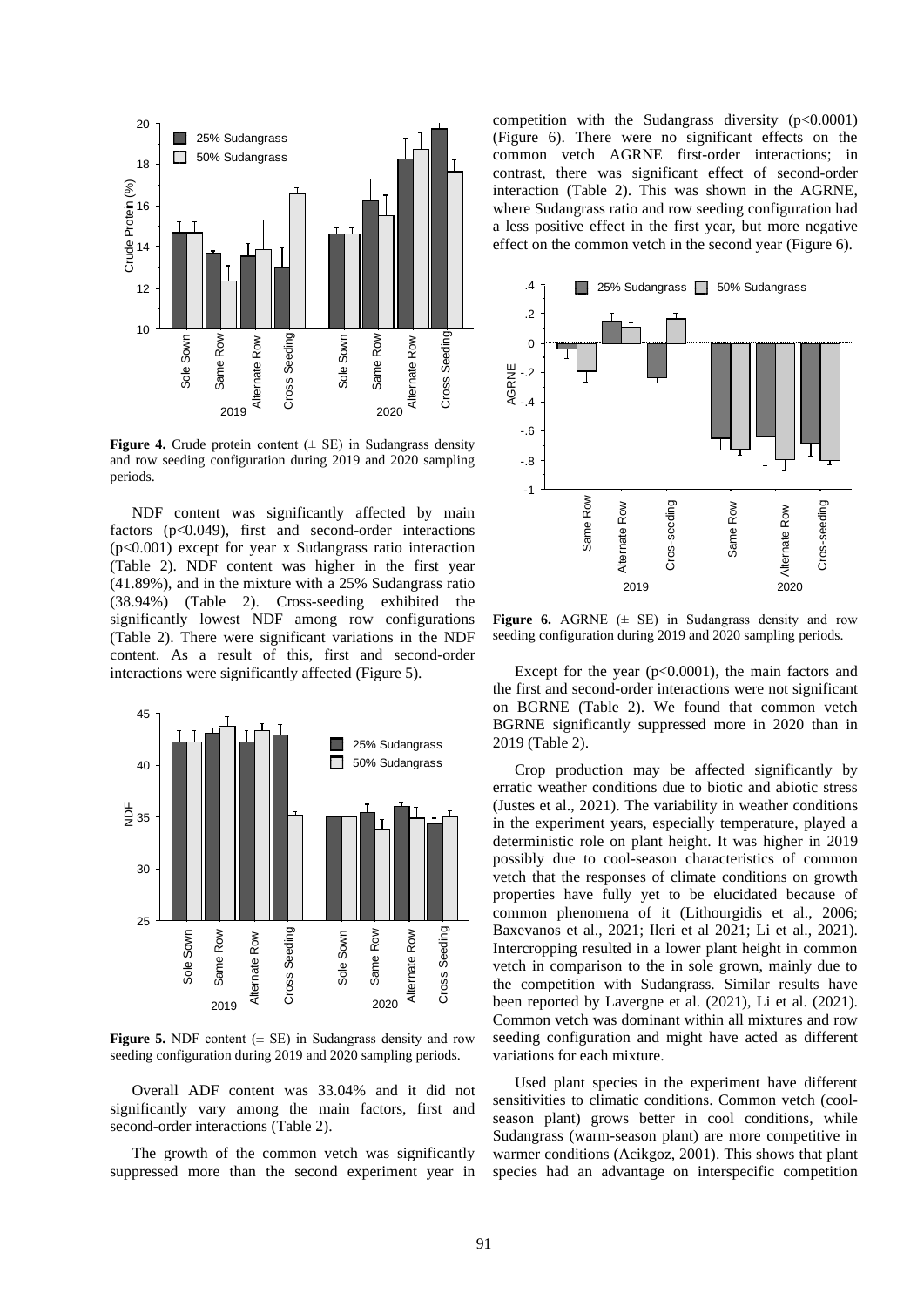when increasing temperature effects at second crops growing seasons. As a matter of fact, the plant height of common vetch was longer and both above and belowground less competed in 2019 that was cooler, but the above and belowground biomass has been lower because of the ratio and the growth performance of Sudangrass. In the second year of the experiment, the above and belowground biomass was higher because of increasing temperature and ratio of Sudangrass growth performance. Similar results have been reported by researchers (Ileri et al., 2021; Lavergne et al., 2021; Li et al., 2021). The sole stand of common vetch had lesser aboveground biomass about 1000 kg ha<sup>-1</sup> compared to row seeding configurations, and the highest aboveground biomass was observed in the same row seeding. Alternate and cross-seeding rows did not increase the common vetch biomass production compared to same row seeding, but it is thought to reduce within row competition to improve stand establishment. Suitable mixtures due to niche complementarity of species increase the facilitative effect and aboveground biomass in the stand (Ergon et al., 2016). The helpful effects of symbiotic systems may facilitate increasing soil nutrient content, microbes, and radiation use efficiency in the mixture. Greater photosynthetic capacity, competition ratio, and radiation use efficiency increase aboveground biomass production in the row seeding configuration. Aboveground biomass production indicated a high magnitude variation in first and second-order interactions. This implies that the performance of plant species and row seeding configuration were less consistent in the mixture than two growing seasons (Baxevanos et al., 2021). Currently, the dominant plant of common vetch in the mixture was affected by the growth of Sudangrass, since the variation on aboveground biomass ranged within the year, Sudangrass ratio, and the row seeding configuration. The interaction taking place in mixtures is complex and occurs different during the growing seasons. The adoption of the mixture is challenging due to the short growing season and wide temperature range throughout the year. Consequently, these different responses of the common vetch to year, Sudangrass density, and row seeding configuration caused first and second-order interaction for aboveground biomass.

Although the proportion of Sudangrass in the composition was low in 2020, above and belowground biomass were more. The increase in belowground biomass in 2020 can be associated with substantial differences in temperature (Table 1). Belowground biomass mostly consisted of common vetch, whereas the ratio of Sudangrass belowground biomass was less. In 2019, lower belowground biomass can explain the fact that the growth of common vetch, which is a cool climate plant, was rapid and low productivity in the warmer period. Sudangrass presented a better growth performance in higher temperatures due to warm-season characteristics of the crop. As a result of this, competitive ability and productivity may change with the difference in temperature depending on the characteristics of the plant species (Dirks et al., 2021; Lavergne et al., 2021).

Belowground biomass in the mixtures was more productive due to niche complementary and large contributions of plant roots. The sole grown common vetch produced the lowest belowground biomass compared to row seeding configurations, and also alternate and cross-seeding row configurations have greater belowground biomass than the same row seeding configuration. The greater belowground biomass could be explained by the contribution of mixtures. Because common vetch and Sudangrass roots properties and resource complementarity are different, hence complementarity increases when roots of common vetch or Sudangrass are away from zones of neighbors (Dirks et al., 2021). Common vetch and Sudangrass in alternate and cross-seeding row configurations may reduce competitive effects within the row due to decreasing competition for space, and their belowground performed increases (Koc et al., 2013), hence belowground biomass increases. The performance of common vetch belowground biomass production was less consistent over applications (years, density, and row configuration) than growing seasons. The differential responses of applications in the mixtures have not fully to be elucidated. Years and density-based variation of the interaction, which can be by the relative performance of different row seeding configurations. Likewise, the data of this study indicated the magnitude of interactions variation in comparison to the interactions for belowground biomass.

The crude protein content was affected significantly by years. The higher crude protein content was recorded the first year of the experiment. Generally, intercropping results in a variety of agronomic benefits along with improved crude protein content that in forage is the major criterion for forage quality appraisal. Legumes tend to improve the crude protein content of the mixture due to their higher protein content, also intercropping helps to a significant increase of crude protein content (Iqbal et al., 2019). The differences in climatic condition between the years affect growing condition, hence row seeding configuration effect on crude protein content changed depending on these factors (Table 1). The growing performance of the plant grown as sole or mixture had showed different performances depending on the differences between years (Carr et al., 2004; Pflueger et al., 2020). The crude protein content was significantly affected by row seeding configuration in the experiment. Row seeding configuration is often suggested as a technique to improve the establishment, yield, and quality (Tilley et al., 2008). Separate rows may decrease competition and may improve the establishment and the performance of plant species. Thus, the alternate and cross-seeding row had the highest crude protein content, whereas sole and same row showed the lowest crude protein content. The protein content of forage appears to be highly variable in genetically identical common vetch plants grown under the same conditions such as year, Sudangrass ratio, and row seeding configuration. Although there are some differences, mixtures showed partly consistent CP content among years, Sudangrass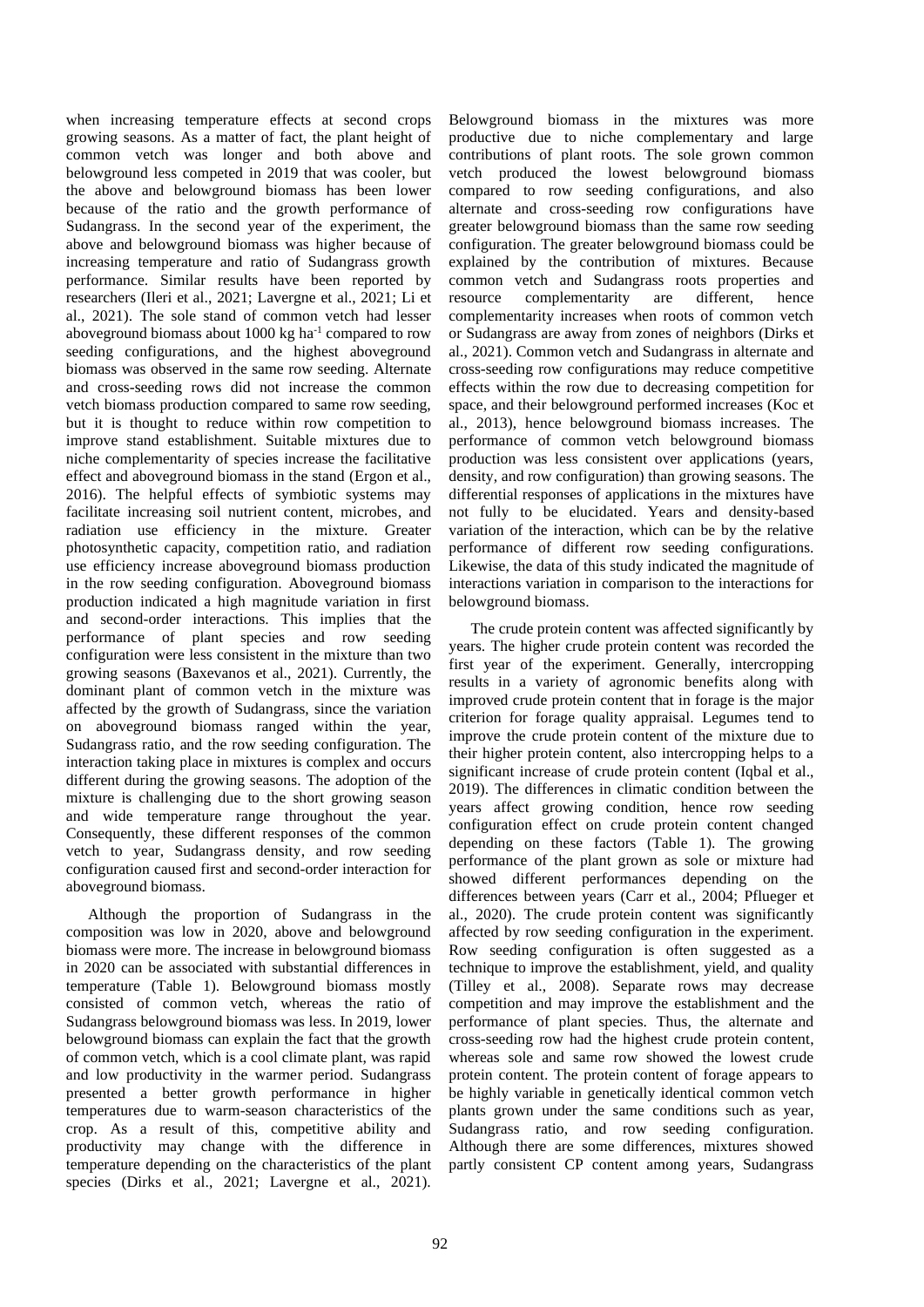ratio, and row seeding configuration. This situation was the main reason for three-way interaction.

Year, Sudangrass ratio and row seeding configuration altered in the NDF content of the forage. The NDF contents were higher in the first year in the experiment. These might be related to increases in cellulosic component synthesis in the plant, because plant maturity plays a deterministic role in these contents (Erkovan et al., 2014; Kavut and Geren, 2017). Cross-seeding row conducted a significant decrease in NDF content compared to sole, same and alternate row, whereas the sole, same, and alternate row configuration did not show an interactive effect. Row seeding configuration is thought to reduce competition and heat stress to improve, warm weather causes generally an increase in cellulose content (Osman et al., 2010). Our findings implied that efficiency of year, Sudangrass ratio, and row seeding configuration are strongly related to climatic and competition condition that affects the availability of NDF content because the same treatment has a positive effect on NDF content due to increase cellulosic content.

In the summer, the high temperature could lead to greater competition between common vetch and Sudangrass due to several possible factors influencing the stability of plant species such as complementarity, resilience, and redundancy of plant species roles (Grant et al., 2014). Therefore, this could affect the above and belowground competition ability. Common vetch RNE performance decreased with increasing performance of Sudangrass. Because RNE can easily shift from competition to facilitation and vice versa that competitive intensity between common vetch and Sudangrass may be a key mechanism contributing to the stability of plant species under changing climate conditions. These results show the effect of climate and alterations in competitive ability including facilitation and competition among applications. Thus, competitive effects were occurred in the temperature due to increasing Sudangrass performance. As a result of this, AGRNE and BGRNE's competitive ability has increased in 2020 compared to 2019. These results showed the change of temperature, diversity, and induced alterations in competitive intensity including facilitation and competition in common vetch depending on the complexity of above and belowground relations. Consequently, these different responses of the common vetch to year, Sudangrass density, and row seeding configuration caused three-way interactions for AGRNE.

### **CONCLUSION**

Our results showed a strong effect of the year on plant height, above and belowground biomass, crude protein, NDF, AGRNE, and BGRNE of common vetch as sole crop and mixture. The study shows that the seeding row seeding configuration of common vetch and Sudangrass mixture regulated some properties, but in the same row seeding aboveground biomass and NDF content was higher than other row seeding configurations. The same row seeding of common vetch with Sudangrass had an aboveground biomass production advantage for exploiting available resources, but alternate and cross-seeding row had an advantage for belowground biomass and crude protein content. This research indicates that row seeding configuration could have a significant effect on yield and quality when sown as a mixture using 25% Sudangrass ratio in the second crop conditions of semi-arid regions. These configurations of row seeding could provide economic and environmental benefits for sustainable production in the second crop season and further research is required to understand the net effect of root and canopy structure in various pedoclimatic conditions.

### **LITERATURE CITED**

- Acar, Z., O. Onal ASCI, I. Ayan, H. Mut and U. Basaran. 2006. Intercropping systems for forage crops. Journal of Faculty of Agriculture OMU 21: 379-386 (In Turkish).
- Acikgoz, E. 2001. Forage Crops. VIPAS Publication Number 58. Bursa (In Turkish).
- Baxevanos, D., I.T. Tsialtas, O. Voulgari, C.I. Pankou, D. Vlachostergios and A.S. Lithourgidis. 2021. Oat genotypic requirement for intercropping with vetch under Mediterranean conditions. The Journal of Agricultural Science 158: 695-706.
- Bertness, M. and R.M. Callaway. 1994. Positive interactions in communities. Trends in Ecology and Evolution 9: 191-193.
- Carr, P.M., R.D. Horsley and W.W. Poland. 2004. Barley, oat, and cereal–pea mixtures as dryland forages in the northern Great Plains. Agronomy Journal 96: 677-684.
- Cook, D., A.M. Rimando, T.E. Clemente, J. Schroder, F.E. Dayan, N.P.D. Nanayakkara, Z. Pan, B.P. Noonan, M. Fishbein, I. Abe, S.O. Duke and S.R. Baerson. 2010. Alkylresorcinol synthases ecpressed in Sorghum bicolor root hairs play an essential role in the biosynthesis of the allelopathic benzoquinone sorgoleone. The Plant Cell 22: 867-887.
- Dang, K., X. Gong, G. Zhao, H. Wang, A. Ivanistau and B. Feng. 2020. Intercropping alters the soil microbial diversity and community to facilitate nitrogen assimilation: A potential mechanism for increasing proso millet grain yield. Frontiers in Microbiology 11: 601054.
- Dereli, D.N. 2015. Cultivation possibility of some annual legumes as a second crop under Eskisehir ecological conditions. MSc Theses. Eskisehir Osmangazi University, Graduate School of Natural and Applied Sciences, Eskisehir (In Turkish).
- Dirks, I., J. Streit and C. Meinen. 2021. Above and belowground relative yield total of clover-rygrass mixtures exceed one in wet and dry years. Agriculture 11: 206.
- Ehlers, B.K., A. Charpentier and E. Grondahl. 2014. An allelopathic plant facilitates species richness in the Mediterranean garrigue. Journal of Ecology 102: 176-185.
- Ergon, A., L. Kirwan, M.A. Bleken, A.O. Skjelvag, R.P. Collins and O.A. Rognli. 2016. Species interactions in a grassland mixture under low nitrogen fertilization and two cutting frequencies: 1. Dry-matter yield and dynamics of species composition. Grass and Forage Science 71: 667-682.
- Erkovan, H.I., M. Tan, M.B. Halitligil and H. Kislal. 2008. Performance of white-clover grasses mixtures: Part-I Dry matter production, botanical composition, nitrogen use efficient, nitrogen rate and yield. Asian Journal of Chemistry 20: 4071-4076.
- Erkovan, H.I., M.K. Gullap, K. Haliloglu, A. Koc. 2014. Substitution possibility of some biofertilizers for mineral phosphorus fertilizer in pea cultivation. Turkish Journal of Field Crops 19: 175-182.